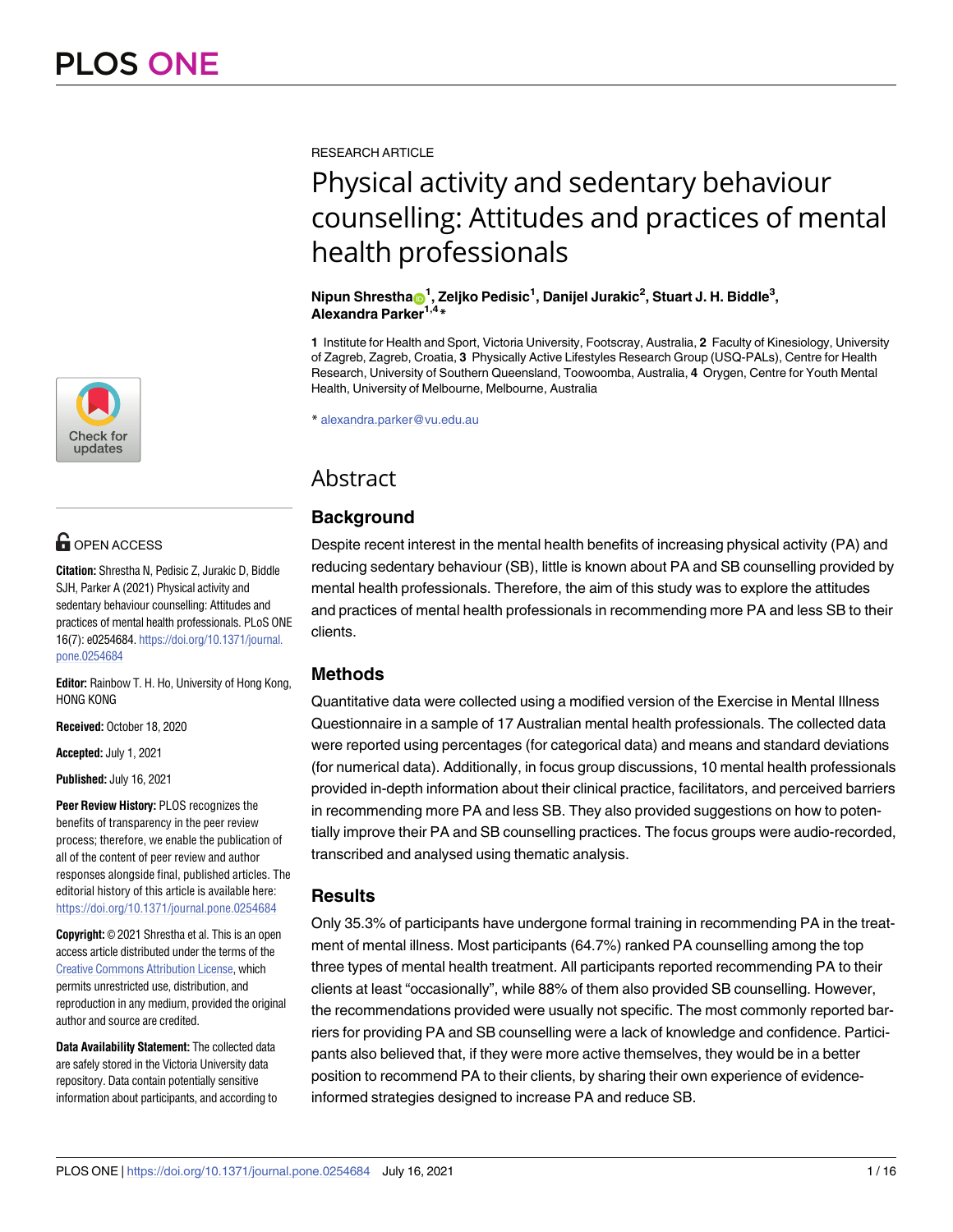<span id="page-1-0"></span>the ethics approval granted by the Victoria University Human Research Ethics Committee (VUHREC) data cannot be made publicly available. Controlled data access can be obtained upon a reasonable request submitted to the corresponding author or, in case of her absence, to the VUHREC [\(researchethics@vu.edu.au\)](mailto:researchethics@vu.edu.au).

**Funding:** The authors received no specific funding for this work.

**Competing interests:** The authors have declared that no competing interests exist.

# **Conclusion**

The findings of this study indicate that mental health professionals commonly provide generic PA and SB counselling to their clients. PA and SB counselling in the mental health setting could be improved by: including training on PA and SB counselling in formal education and continued professional training for mental health professionals; implementing interventions to increase PA and reduce SB among mental health professionals themselves; and ensuring support from an exercise or PA promotion specialist as a part of a multi-disciplinary approach to mental health care.

# **Introduction**

Promoting more physical activity (PA) and less sedentary behavior (i.e. sitting or reclining while awake with low energy expenditure; SB) has been a key strategy in the primary and secondary prevention of non-communicable diseases [\[1\]](#page-12-0). Although significant efforts have been made in the promotion of PA, about 30% of people still do not meet the required levels of PA recommended in public health guidelines [[2,](#page-12-0) [3\]](#page-12-0). Moreover, the increasing levels of sedentary behavior across the world and its impact on health and wellbeing is worrisome, given that a large number of adults already spend more than 8 hours per day in SB  $[4-6]$  $[4-6]$ .

People with mental disorders are less likely to be sufficiently physically active, compared with the general population [\[7](#page-13-0)]. PA promotion has been regarded as a cost-effective strategy in the prevention and management of mental disorders [\[8\]](#page-13-0). However, health care professionals, including mental health professionals, find it difficult to implement this strategy in routine clinical consultations and treatment sessions, even when they perceive their clients would benefit from engaging in more PA  $[9, 10]$  $[9, 10]$  $[9, 10]$ . Previous studies have found that most health professionals  $({\sim}60\%)$  do not routinely provide PA counselling to their patients or clients [[11](#page-13-0)]. In an Australian national survey, only 18% of participants reported receiving PA recommendation from their clinician in the past 12 months [[12](#page-13-0)]. It seems this pattern also occurs with mental health professionals as many do not provide PA recommendation to their clients [[13](#page-13-0), [14](#page-13-0)].

Several studies have explored the barriers and facilitators experienced by health professionals in recommending PA to their clients  $[15-17]$  $[15-17]$  $[15-17]$  $[15-17]$  $[15-17]$ . The key barriers were a lack of confidence; lack of time; lack of training on how to recommend PA; competing clinical priorities; and perception of health professionals that their clients would not adhere to PA recommendations. The key facilitators were higher levels of PA engagement in health professionals themselves and greater relevant professional knowledge and skills [\[15–17](#page-13-0)].

In addition to the identified barriers for health professionals generally, mental health professionals may experience specific barriers to recommending PA, due to their client's mental health conditions, co-morbidities, and adverse effects of medications [\[16\]](#page-13-0). This study, therefore, explored the attitudes and practices of mental health professionals in recommending more PA and less SB to their clients, to inform professional education/training and future interventions that can be implemented in mental health services and with the potential to enhance the outcomes of routine mental health treatment.

# **Methods**

Ethical approval for the "Move More for Mental Health and Wellbeing" study was provided by Victoria University Human Ethics Research Committee [HRE18-123] on 7 August 2018.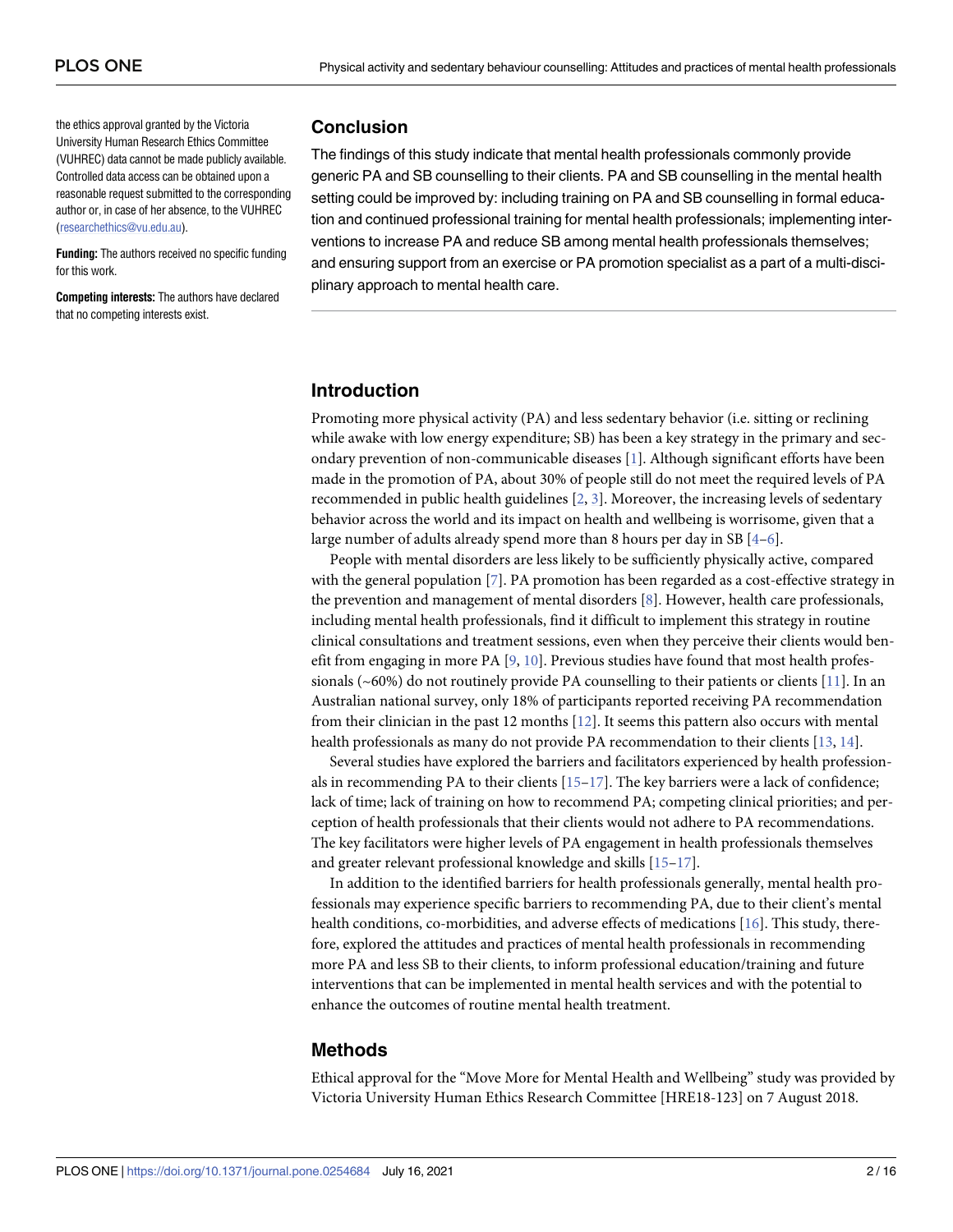<span id="page-2-0"></span>Written consent was obtained from the participants during the enrolment of participants into the study.

# **Study design and participants**

A mixed- method study was chosen as the design for this research which posits a systematic integration of qualitative and quantitative data for a comprehensive and in-depth understanding of attitudes and practices of mental health professionals in recommending more PA and less SB to their clients [[18–21\]](#page-13-0). The quantitative survey enabled us to collect data on a wide range of variables that describe knowledge, attitudes, beliefs, and behaviours of mental health professionals in relation to PA and SB counselling, in the same, standardised way for each participant. In focus group discussions (FGDs), participants could openly discuss perceptions and practices of PA counselling and ways to improve the PA counselling, which enabled us to collect more in-depth information. Results from the quantitative survey and focus groups were triangulated, to explore the research question more deeply and enhance the understanding and trustworthiness of findings [\[22\]](#page-13-0).

The study was conducted in a convenience sample of 17 mental health professionals who took part in a four-week pre-post intervention trial entitled "Move More for Mental Health and Wellbeing" (clinical trial registration reference: ISRCTN43608761). The study occurred from September to October 2019 in two headspace centres, located in Melbourne, that are part of Australia's national youth mental health service network [[23](#page-13-0)]. These centres provide mental health services to youth aged 12–25 years [[24](#page-14-0)]. We conducted the study by following the Consolidated Standards of Reporting Trials (CONSORT) [\[25\]](#page-14-0). Orygen, which is the lead agency of the headspace centres included in the study, provided general oversight of adverse events and participant safety during the study.

#### **Procedure and measures**

Data on attitudes and practices of the participating mental health professionals in providing PA and SB counselling to their clients were collected prior to the intervention using a modified Exercise in Mental Illness Questionnaire (version for health professionals) [[26](#page-14-0)]. In the section on general beliefs, participants were asked to express the level of their agreement with six statements (e.g. "People with a mental illness know that PA is good for their mental health") using a Likert-type response scale with five levels. In the same section, participants were also asked to rank the importance of "increasing PA" and "reducing SB" among a total of 11 treatment strategies for people with mental illness. In the section on perceived barriers for recommending PA to their clients, participants were asked to express their agreement with 11 statements (e.g. "My workload is already too excessive to include recommending PA to people with a mental illness") on a Likert-type response scale with five levels. Participants were then asked how often (on the scale: "Never"; "Occasionally"; "Most of the time"; and "Always") they recommend PA to their clients and how often they recommend reducing SB to their clients. The final set of questions was about specific strategies the participants use to promote PA among their clients. Stanton et al. [\[26\]](#page-14-0) found that the questionnaire has good measurement properties. Five clinicians and researchers achieved a consensus about the content validity of the questionnaire items [[26](#page-14-0)]. The authors of the current study (including a mental health clinician, an exercise psychologist, a PA epidemiologist, a medical doctor, and an expert in survey design) reached a consensus about the content validity of the modified questionnaire items. The modified items were further reviewed and approved by the lead author of the original questionnaire. For the purpose of this study, we added two items on SB to the questionnaire and used the term "physical activity" instead of "exercise", to capture all types of PA that mental health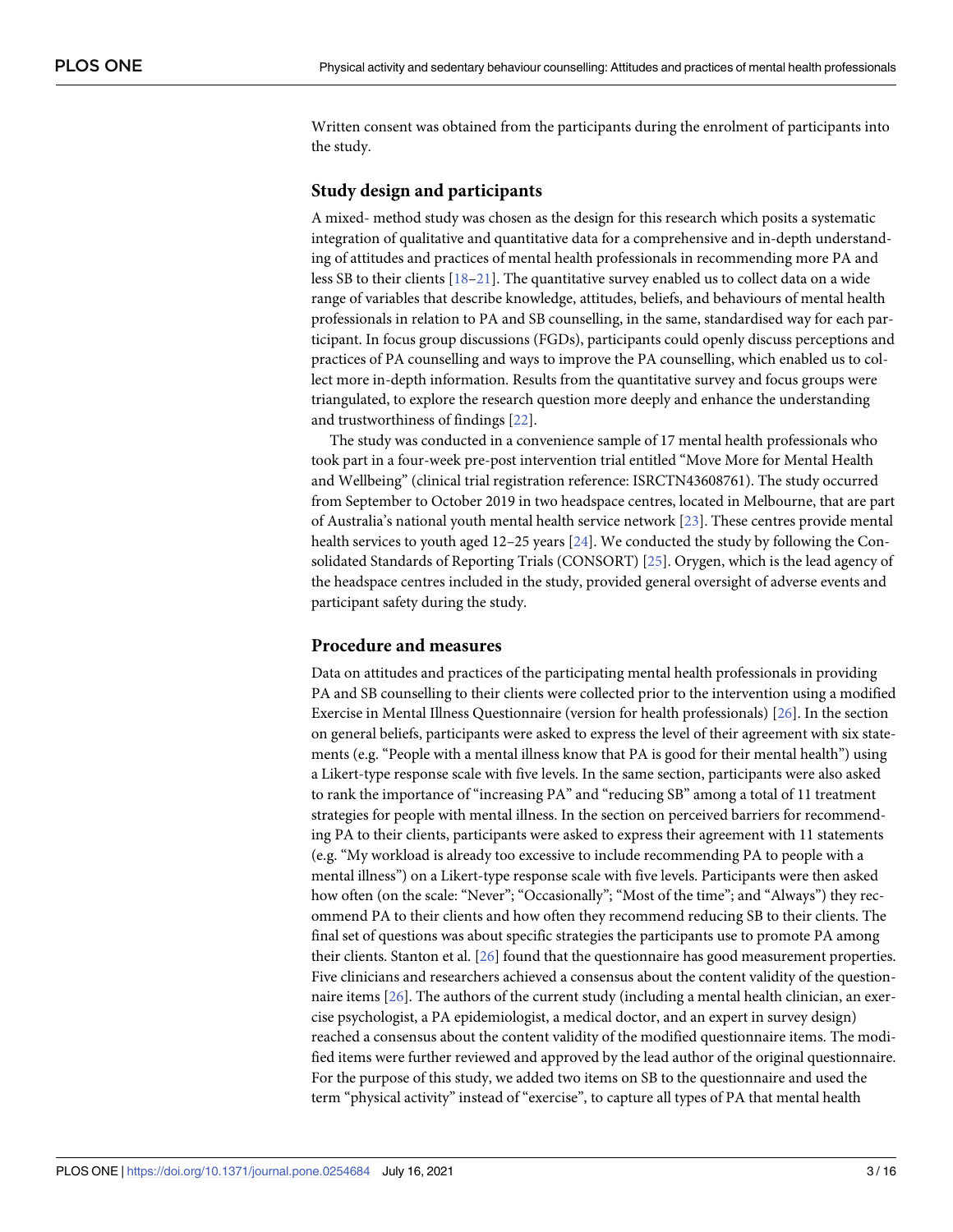<span id="page-3-0"></span>professionals can promote among people with mental illness. The test-retest reliability (expressed as intraclass correlation coefficients), of the questions used in this study ranged from 0.61 to 1.00 [\[26\]](#page-14-0). The questionnaire also included items about age, gender, marital status, the length of employment in the mental health profession, whether they were a private practitioner/provider or employed by headspace (i.e., salaried staff), whether they had a clinical role at any other service in addition to headspace; whether their headspace role was their main job; and any formal training for recommending PA they may have taken.

This research was based on the social constructivism framework [\[27,](#page-14-0) [28\]](#page-14-0). This framework posits people's beliefs and attitudes are constructed based on their interactions with the social environment [[27](#page-14-0), [28](#page-14-0)]. To get a more detailed insight into the subjects of interest, after the intervention, participants were invited to take part in one of two FGDs. Using a semi-structured interview guide, participants for FGDs were asked about: 1) their practices in recommending more PA and less SB to their clients; 2) facilitators for recommending more PA and less SB to their clients; 3) barriers for recommending PA and less SB to their clients; and 4) factors that could improve PA and SB counselling practice (S1 [File\)](#page-12-0). The questions in the interview guide were broad and general such that the participants could draw on their experience and practices. Each FGD was attended by five participants and lasted for 45–60 minutes. Each FGD was limited to five participants to ensure that the discussion is sufficiently interactive, inclusive, and participatory and that it allows participants to share in-depth insights in their attitudes and practices. The number of participants per FGD in our study was in accordance with the commonly accepted sample size recommendations for FGDs [\[29](#page-14-0)]. The FGDs were facilitated by a lead moderator, while an assistant moderator took field notes and audiorecorded the discussion. At times participants responded to the same question from different perspectives, which resulted in a meaningful discussion within the focus groups. In the second FGD, the themes that evolved overlapped sufficiently enough with the first FGD to assume an adequate saturation of data [\[30\]](#page-14-0).

## **Data analysis**

Participants' sociodemographic characteristics and responses to questionnaire items regarding attitudes and practices in recommending PA to people with mental illness were reported using percentages (for categorical data) and means and standard deviations (for numerical data). The analysis was done in version 23 of the IBM Statistical Package for the Social Sciences (SPSS). For the focus group data, interview transcripts and notes were coded and analysed using thematic analysis  $[31]$  $[31]$  $[31]$ . The themes were generated through an iterative process of screening and categorising raw data. During the process, the themes were discussed in four meetings, to reach consensus between the researchers (NS, AP and ZP). The participant's responses were categorized into themes based on the principles of realist epistemology [[32](#page-14-0)]. The coding was facilitated using NVivo software, version 12.

# **Results**

#### **Sample characteristics**

The mean age of participants was 38 years. On average, they had worked in the mental health profession for 8 years. Most of the mental health professionals in the study sample were females, married or in a de facto relationship, and their role in the headspace centre was their main job (76.5% for all). Most of the participants were psychologist (82.3%) and nearly half of participants (47%) had a clinical role at another centre. Most of the participants obtained their highest degree in Australia and were directly employed by the headspace centre (82.3% for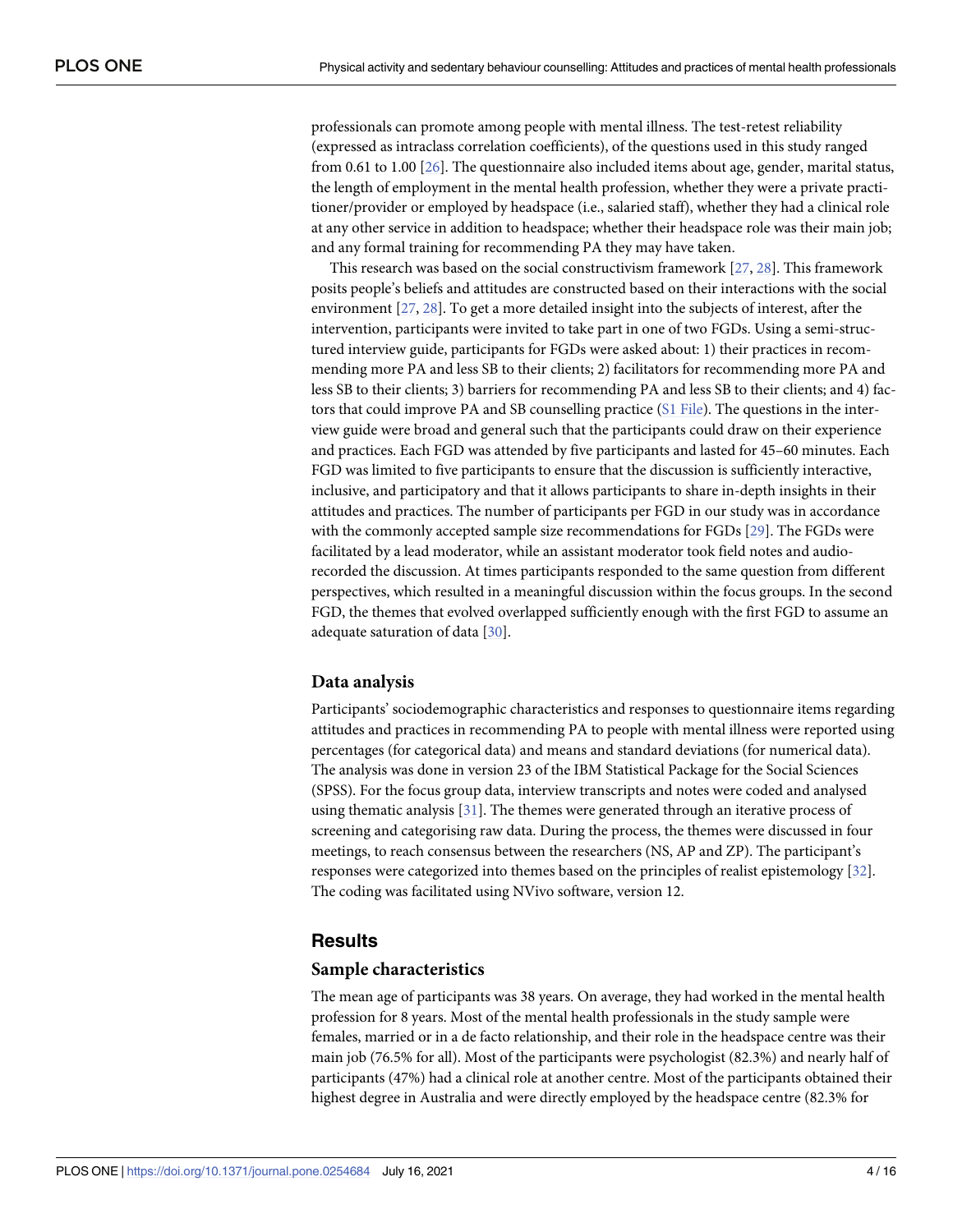| Characteristics                                                   | $Mean \pm SD$             |
|-------------------------------------------------------------------|---------------------------|
| Age                                                               | $37.9 \pm 9.8$            |
| Years in profession                                               | $7.8 \pm 7$               |
|                                                                   | Percentage of respondents |
| Male gender                                                       | 23.5%                     |
| Not married                                                       | 23.5%                     |
| Completed their highest degree overseas                           | 17.7%                     |
| Non-salaried staff                                                | 17.7%                     |
| Does not work in a clinical role at any another service           | 53.0%                     |
| Does not consider the role in headspace as the main job           | 23.5%                     |
| Did not undergo formal training in recommending physical activity | 64.7%                     |
| Role at headspace center                                          |                           |
| <b>Nurse</b>                                                      | 11.8%                     |
| Psychologist                                                      | 70.6%                     |
| Social worker                                                     | 5.9%                      |
| Clinical lead/psychologist                                        | 11.8%                     |

**Table 1. Characteristics of respondents.**

<https://doi.org/10.1371/journal.pone.0254684.t001>

both). Around one third of participants (35.3%) had undergone formal training in recommending PA in the treatment of mental illness (Table 1).

# **Quantitative findings**

Most participants rated the value of recommending PA in the treatment of mental illness as equal or higher than the value of other established treatments (Table 2). Most participants (64.7%) ranked PA counselling among the top three treatment modalities. Only 17.7% of participants ranked SB counselling among the top three treatment modalities (S1 [Table](#page-12-0)). Nearly all participants agreed or strongly agreed that PA is valuable for patients hospitalised with a mental illness in the same manner as outpatients (94.1%). Most participants agreed that mental health benefits of PA for people with mental illness are long lasting (76.4%). Approximately half of participants agreed or strongly agreed that people with a mental illness know that PA is good for their physical health (52.9%) and that people with a mental illness do not engage in PA because they don't think they can (47.1%). Forty-one percent of participants agreed with the statement that people with a mental illness know that PA is good for their mental health.

|  |  |  |  | Table 2. Value of physical activity counselling compared with other types of treatment for mental illness, as perceived by mental health professionals. |  |
|--|--|--|--|---------------------------------------------------------------------------------------------------------------------------------------------------------|--|
|--|--|--|--|---------------------------------------------------------------------------------------------------------------------------------------------------------|--|

|                                  | Significantly less than<br>physical activity | Somewhat less than<br>physical activity | Of equal value to<br>physical activity | Somewhat better than<br>physical activity | Significantly better than<br>physical activity |
|----------------------------------|----------------------------------------------|-----------------------------------------|----------------------------------------|-------------------------------------------|------------------------------------------------|
| Medication                       | 5.9%                                         | 23.5%                                   | 52.9%                                  | 17.7%                                     | 0%                                             |
| Social support                   | 0%                                           | 11.8%                                   | 41.2%                                  | 47%                                       | 0%                                             |
| Family therapy                   | 11.8%                                        | 17.7%                                   | 29.4%                                  | 41.2%                                     | 0%                                             |
| Social skill training            | 5.9%                                         | 23.5%                                   | 47%                                    | 23.5%                                     | 0%                                             |
| Cognitive behavioural<br>therapy | 0%                                           | 11.8%                                   | 47%                                    | 41.2%                                     | 0%                                             |
| Vocational<br>rehabilitation     | 0%                                           | 29.4%                                   | 58.8%                                  | 11.8%                                     | 0%                                             |
| Electroconvulsive<br>therapy     | 17.7%                                        | 35.3%                                   | 23.5%                                  | 23.5%                                     | 0%                                             |
| Bright light therapy             | 29.4%                                        | 52.9%                                   | 17.7%                                  | 0%                                        | 0%                                             |

<https://doi.org/10.1371/journal.pone.0254684.t002>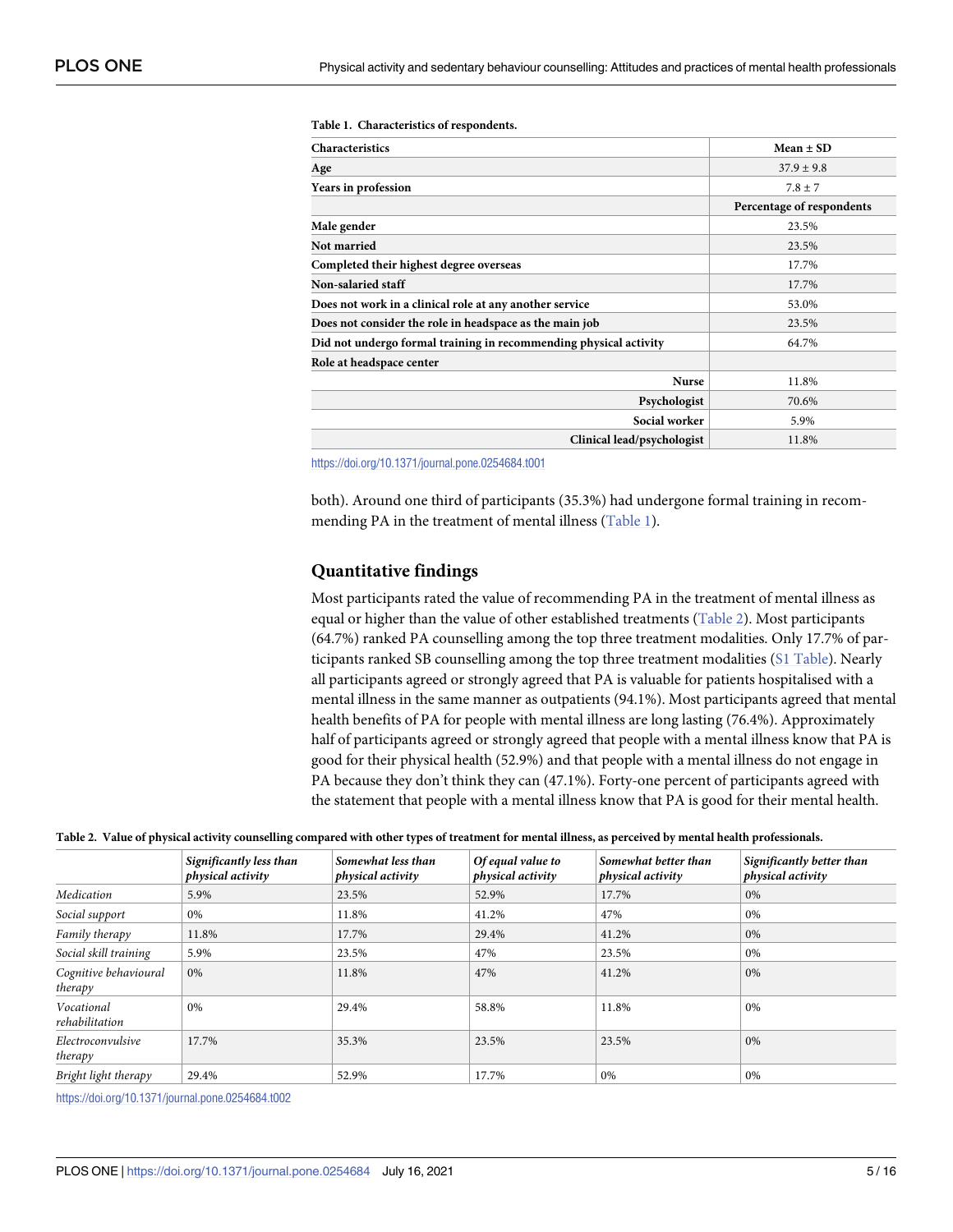Participants were generally unsure whether people with a mental illness who are recommended PA will adhere to the recommendation or not.

Most participants disagreed or strongly disagreed with all but one statement on barriers for recommending PA as a treatment for mental illness. The most prevalent perceived barriers were a lack of knowledge in PA prescription ("I do not know how to recommend PA to people with a mental illness" and "Prescription of PA to people with mental illness is best delivered by an exercise professional such as an exercise physiologist") and a belief that people with a mental illness will not adhere to a PA program (Table 3).

All participants reported that they recommend PA to their clients at least "occasionally". Eighty-eight percent of them reported at least "occasionally" suggesting to their clients to reduce SB. Personal discussion was the most frequently used strategy to promote PA (88.2%), followed by referral to community-based programs (35.3%) and referral to an exercise physiologist / physiotherapist for recommendation was reported by 17.6% of participants (S2 [Table](#page-12-0)). The most commonly recommended frequency of PA was "As often as you can" and "On most days of the week" (35.3% for both). The most frequently recommended PA intensity for people with mental illness was "At a level that makes you feel good" (47%). One in three participants reported they do not recommend a specific intensity of PA (29.4%). Aerobic exercise was the most commonly prescribed mode of PA (82.4%), followed by team sports (41.2%), and relaxation exercises such as yoga or Tai Chi (41.2%) (S2 [Table\)](#page-12-0).

| <b>Beliefs</b>                                                                                                                     | Strongly<br>disagree | <b>Disagree</b> | Neither disagree nor<br>agree | Agree  | Strongly<br>agree |
|------------------------------------------------------------------------------------------------------------------------------------|----------------------|-----------------|-------------------------------|--------|-------------------|
| People with a mental illness know that PA is good for their physical health                                                        | 0%                   | 17.7%           | 29.4%                         | 41.2%  | 11.7%             |
| People with a mental illness know that PA is good for their mental health                                                          | 0%                   | 29.4%           | 29.4%                         | 41.2%  | 0%                |
| People with a mental illness do not engage in PA because they don't think they can                                                 | 0%                   | 25.5%           | 29.4%                         | 41.2%  | 5.9%              |
| PA is valuable for patients hospitalised with a mental illness in the same manner as<br>outpatients                                | 0%                   | 0%              | 5.9%                          | 70.6%  | 23.5%             |
| The physical and mental health benefits of PA for people with a mental illness are not long<br>lasting                             | 11.7%                | 64.7%           | 11.7%                         | 11.7%  | 0%                |
| People with a mental illness who are recommended PA will not adhere to it                                                          | $0\%$                | 29.4%           | 41.2%                         | 29.4%  | $0\%$             |
| <b>Perceived barriers</b>                                                                                                          |                      |                 |                               |        |                   |
| Their mental health makes it impossible for them to participate in PA                                                              | 35.3%                | 47.0%           | 11.7%                         | 5.9%   | 0%                |
| I'm concerned PA might make their condition worse                                                                                  | 58.8%                | 35.3%           | 5.9%                          | 0%     | 0%                |
| I am not interested in recommending PA for people with a mental illness                                                            | 58.8%                | 41.2%           | 0%                            | 0%     | 0%                |
| I don't believe PA will help people with a mental illness                                                                          | 64.7%                | 35.3%           | 0%                            | 0%     | 0%                |
| Their physical health makes it impossible for them to participate in PA                                                            | 35.3%                | 52.9%           | 5.9%                          | 5.9%   | 0%                |
| I'm concerned they might get injured while engaging in PA                                                                          | 47.0%                | 35.3%           | 17.7%                         | 0%     | 0%                |
| People with a mental illness won't adhere to a PA program                                                                          | 29.4%                | 23.5%           | 23.5%                         | 23.5%  | 0%                |
| My workload is already too excessive to include recommending PA to people with a<br>mental illness                                 | 29.4%                | 35.3%           | 17.7%                         | 17.7%  | 0%                |
| Recommending PA to people with a mental illness is not part of my job                                                              | 53.0%                | 47.0%           | 0%                            | 0%     | 0%                |
| I do not know how to recommend PA to people with a mental illness                                                                  | 35.3%                | 17.7%           | 11.7%                         | 29.4%  | $0\%$             |
| Prescription of PA to people with mental illness is best delivered by an exercise professional<br>such as an exercise physiologist | 23.5%                | 11.8%           | 35.3%                         | 23.5%  | 5.9%              |
| <b>Practices</b>                                                                                                                   |                      | Occasionally    | Most of the time              | Always |                   |
| Do you recommend physical activity to people with a mental illness?                                                                | 0%                   | 17.6%           | 41.2%                         | 41.2%  |                   |
| Do you recommend reducing sedentary behaviour (time spent sitting/screen time) to<br>people with a mental illness?                 | 11.8%                | 23.5%           | 41.2%                         | 23.5%  |                   |

| Table 3. Attitudes and practices of mental health professionals in recommending more PA and less SB to their clients. |  |  |  |  |
|-----------------------------------------------------------------------------------------------------------------------|--|--|--|--|
|-----------------------------------------------------------------------------------------------------------------------|--|--|--|--|

<https://doi.org/10.1371/journal.pone.0254684.t003>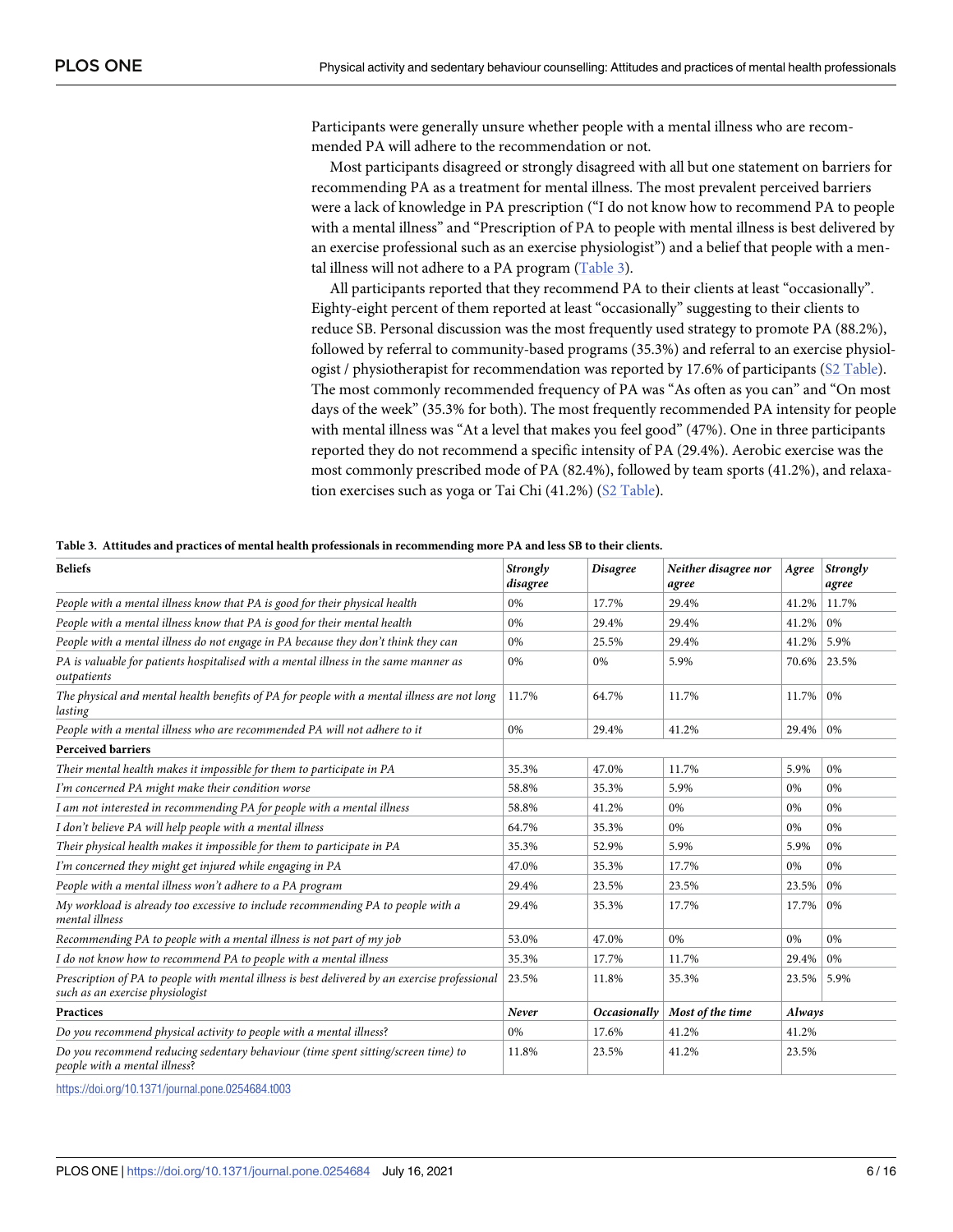# **Qualitative findings**

In the transcripts from the FGDs, common themes were identified, including: 1) type of recommendations provided to clients; 2) information resources for PA and SB counselling; 3) facilitators for PA and SB counselling; 4) barriers for PA and SB counselling; and 5) factors that could improve PA and SB counselling practice.

**Type of physical activity and sedentary behaviour recommendations provided to clients.** Participants believed that, as clinicians, they were responsible not only for the mental health but also for the physical health of their clients, and they were interested in incorporating PA and SB counselling routinely in the treatment of mental illness. Although they motivated their clients to move more and spend less time in SB, they tended not to make specific recommendations for type, duration, and frequency of PA or detailed guidance on how to reduce SB. They emphasised that instead of structured exercise, they are more likely to recommend incorporating PA into everyday activities, such as active transport (e.g., walking to the shop instead of driving).

*"We often talk to young people who spend lot of time sleeping or on their phone and discuss with them what would be the benefit of moving more in general or doing something else that they enjoy, which by default they're going to do more of anyway. So actually, exploring other ways that they can do things which may not necessarily be for the purpose of increasing their movement, but by default, getting them to move more"*

#### *(Clinician 1)*.

Mental health professionals try to create a narrative by explaining to their clients the ways in which increasing PA and reducing SB led to improvements and by providing examples of success stories from other young clients.

"I try to create a narrative around 'Why would it be helpful for this specific person at this specific time?'... Like, 'It will help in these ways' and 'This is what people said helped from past, *but this will also help you."*

#### *(Clinician 2)*

Mental health professionals also recommended their clients use smartphone applications to increase their motivation for and engagement in PA.

*"I use different apps; for example, the ones for people interested in getting into running*. . . *Let's download a running app and make it fun! Or, other things they can use on their phone like pedometers, to make it interactive with their phone, because I guess they are going to be on the phone anyway."*

#### *(Clinician 3)*

**Information resources for physical activity and sedentary behaviour counselling.** Participants generally did not have the opportunity to participate in formal education, training, or continued professional development for providing recommendations on PA and SB to their clients. Instead, they relied on other sources of information, such as internet websites and smartphone applications. They also shared knowledge with colleagues and engaged in clinical review meetings and supervision to utilise each other's experience for integrating PA in treating clients.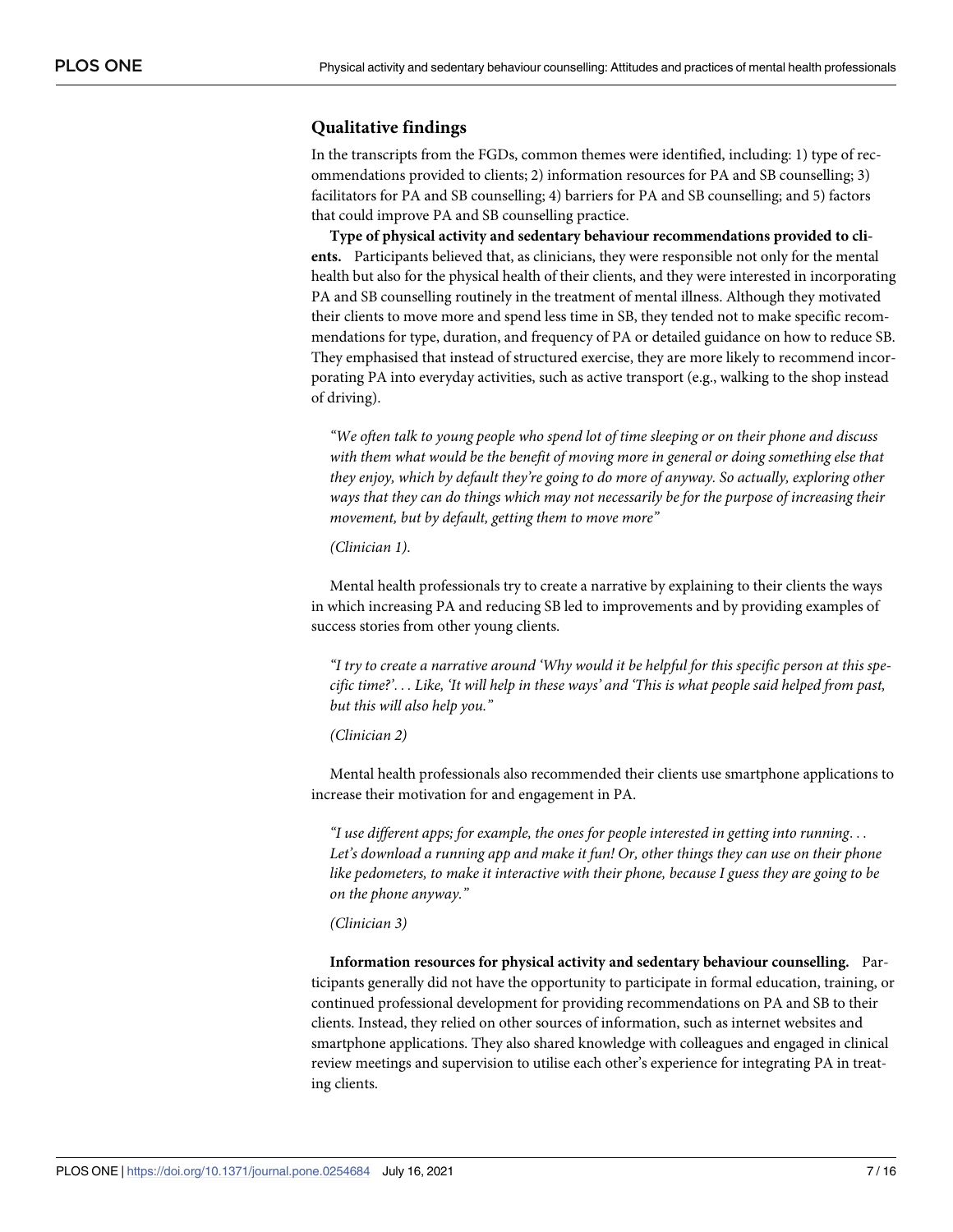*"I think just from my own browsing, hearing stuff and also mental health apps."*

*(Clinician 3)*

*"It's just kind of word of mouth."*

*(Clinician 3)*

**Facilitators of physical activity and sedentary behaviour counselling.** Mental health professionals stated that their increased awareness of young people engaging in excessive SB was an important facilitator for recommending more PA and less SB to their clients. There was a shared belief that technology has contributed to increasing the amount of time young people spend in sedentary behaviours, including computer gaming and mobile phone use. Clinicians also perceived that some of their young clients were not as active as they would like to be. This increased awareness was described by clinicians as a motivating factor to discuss possible strategies to increase PA and reduce SB with their clients.

*"There is bit more of awareness around sedentary behaviour and screen time. And I guess* that has a kind of flow-on effect of awareness that our clients may be not moving as much as *other young people and young people from previous generations. There is a lot more insight on phone and computer activity. I think I have definitely noticed that. Young people seem to have insight into that. But I don't know how much insight they have of the flow-on effects on mental health."*

*(Clinician 3)*

Participants also believed that, if they are more active themselves, they would be in a better position to recommend PA to their clients and share their experiences in maintaining sufficient levels of PA.

*"If you believe in something because you've done it and you also know the evidence base, then it's easy enough to 'sell it'."*

*(Clinician 2)*

*"If I am moving more myself, I can bring it to the work that I do with young people."*

*(Clinician 4)*

**Barriers for physical activity and sedentary behaviour counselling.** Several barriers for recommending more PA and less SB to people with mental illness were identified during the FGDs. For clients with complex mental health needs, clinicians rarely included PA and SB interventions within treatment. In such cases, they generally gave precedence to other types of mental health treatment, such as cognitive behaviour therapy. Moreover, clinicians reported a lack of confidence and competence for providing recommendations on PA and SB to clients with complex clinical needs. Some mental health professionals believed it was inappropriate for them to attend to what may be perceived as less critical or urgent concerns, such as levels of PA, when focusing on the treatment of a mental disorder.

*"I think it just drops off the priority list, even though we may think this would be really helpful."*

*(Clinician 3)*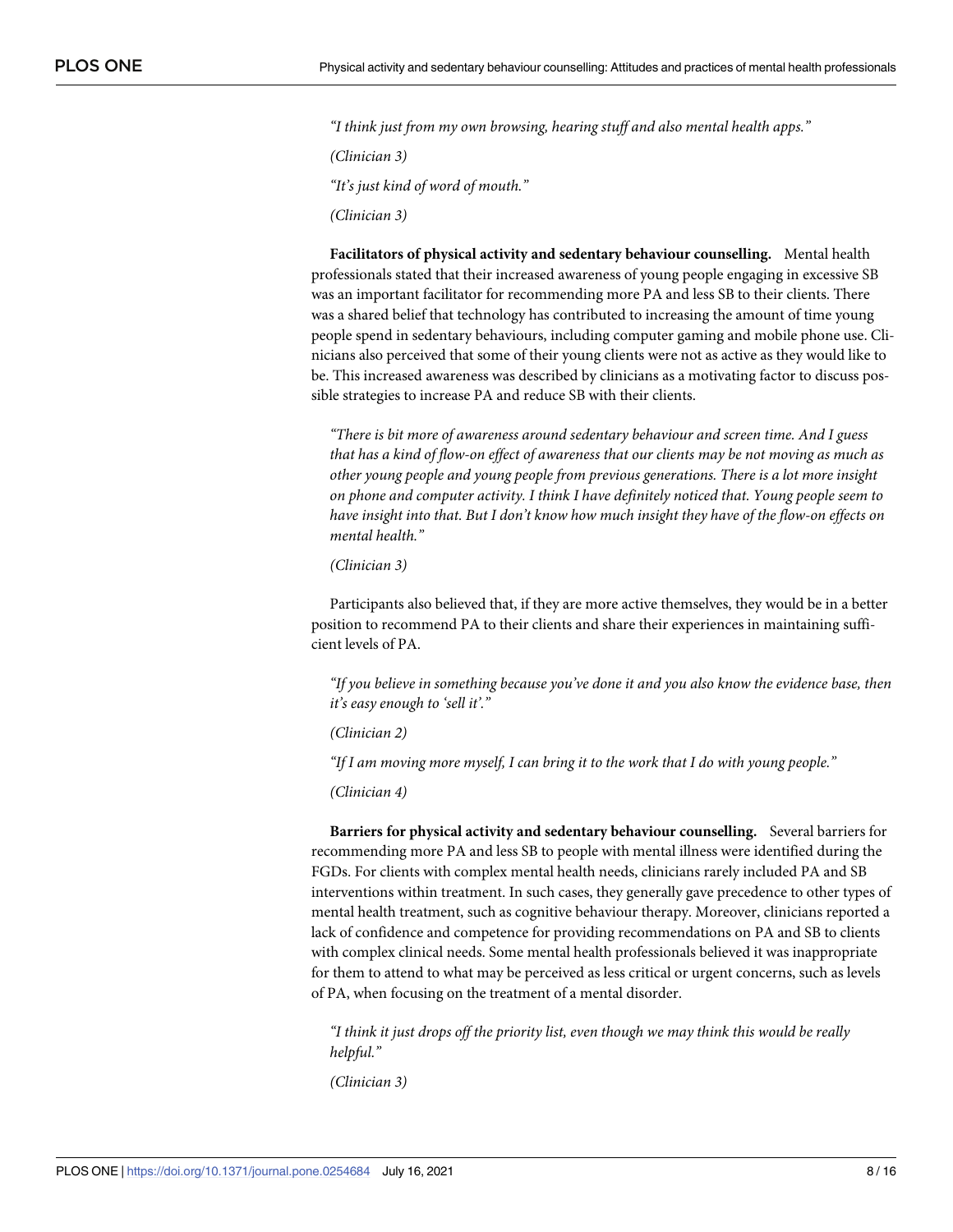*"My confidence [for recommending PA] kind of wanes a little bit when there is more pointy mental health stuff going on."*

*(Clinician 1)*

Two barriers stemming from clients' knowledge and perceptions were identified. Mental health professionals stated that young people they work with are typically unaware of the importance of PA for mental health. They also believed that their clients assume that mental health professionals do not have the knowledge and capacity to recommend PA as part of mental health treatment.

"They visit us with a preconceived idea of coming to sit in room and talk about how they feel *and how they can feel better, not necessarily thinking that physical activity is something they could do."*

*(Clinician 1)*

*"This is often seen as just an afterthought rather than what you are going to see a mental health specialist for."*

*(Clinician 5)*

Furthermore, there was a shared perception that including PA in treatment may feel disruptive to clients and potentially damage rapport or the therapeutic alliance. Although participants generally considered PA as a beneficial intervention for mental disorders, their views favoured the need for counselling practices to focus on the presenting issues and concerns of clients.

*"People come to me having been alienated by mental health clinicians trying to make them quit smoking. Like physical activity, quitting smoking can be associated with positive mental health outcomes. But it's not what they came for."*

*(Clinician 6)*

**Factors that could improve physical activity and sedentary behaviour counselling practice.** Participants believed that continued professional development would help them better integrate PA and SB counselling in mental health treatment, with intervention manuals or booklets to present the evidence and provide guidance on how to integrate PA and SB counselling into their therapeutic frameworks specifically identified as helpful to facilitate this.

*"I was going to say professional development. You know we are really interested in getting some manuals for integrating [PA and SB counselling] with cognitive behaviour therapy."*

(*Clinician 7)*

*"'*. . .*if you can make an obvious link between what they are currently experiencing and how it [PA or SB intervention] will help. So, having that sort of evidence base and rationale would be useful for different sorts of presenting issues."*

*(Clinician 2)*

Participants also thought that education on PA and SB counselling should be a part of formal mental health clinical training. This was discussed as a way to increase the capacity of the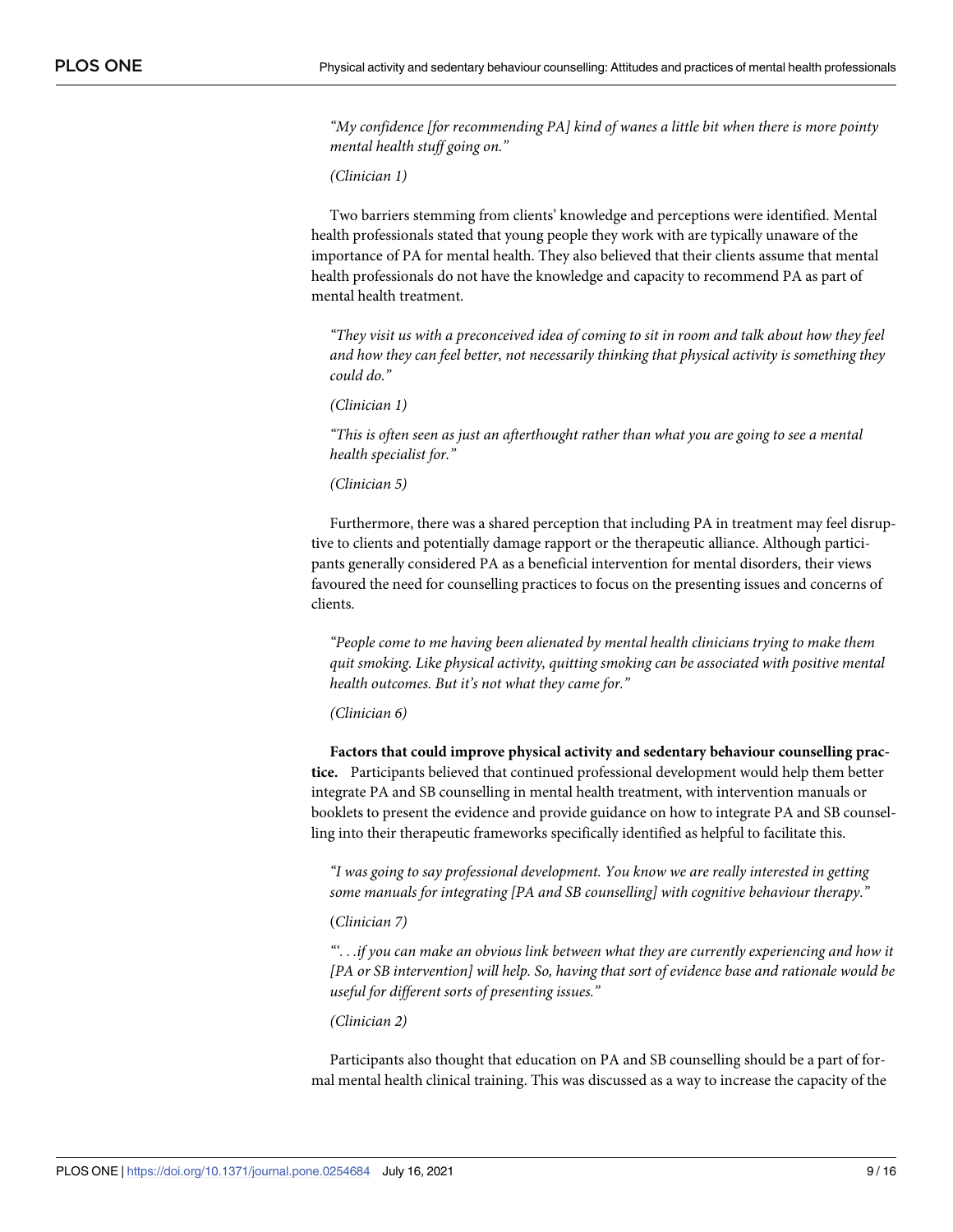<span id="page-9-0"></span>future mental health workforce and broaden the reach and application of PA and SB interventions within mental health services. It was acknowledged, however, that addressing this would require significant investment.

*"I see it as a systemic issue, because people coming out of university have not been told about that important thing, as a component of therapy. Consequently, they are not offering this important component even if they themselves are quite convinced that it should be."*

*(Clinician 5)*

Some mental health professionals also believed that having access to an exercise specialist, such as an accredited exercise physiologist, would benefit their clinical work with young people. An exercise professional could either directly provide exercise interventions to clients or provide professional guidance to mental health clinicians on recommending and integrating PA interventions.

*"It would be amazing to have access to an exercise physiologist, even for a secondary consultation."*

*(Clinician 7)*

# **Discussion**

The findings of this mixed-methods study indicated that most mental health professionals recognised the benefits of physical activity within mental health treatment, despite a perceived lack of knowledge about and confidence in providing PA and SB counselling to their clients. Mental health professionals considered PA counselling as an important treatment strategy in the treatment of mental illness in young people. However, their assessment of the value of SB counselling was not so favourable. The prevalence of mental health professionals who provide PA and SB counselling "always" or "most of the time" was somewhat higher than that reported in previous studies [\[13,](#page-13-0) [33\]](#page-14-0). This may be because the recommendation for PA has relatively recently been incorporated into the Royal Australian and New Zealand College of Psychiatrists' guidelines for the management of mental disorders [\[34,](#page-14-0) [35\]](#page-14-0) and is suggested in the NICE guidelines for youth depression [\[36](#page-14-0)]. However, it should be noted that both quantitative and qualitative findings further revealed that clinicians did not provide specific recommendations for PA or SB and made only general suggestions. This might be because these guidelines do not provide such specific instructions on recommending PA recommendation within current treatment frameworks [\[34,](#page-14-0) [35\]](#page-14-0). The current treatment frameworks for people with mental illness can be potentially be improved by incorporating specific recommendations for increasing PA and reducing SB for people with mental illness. Although mental health clinicians are well placed to use the skills they have in behaviour change techniques, findings indicated that they perhaps have not considered how to apply these skills to PA interventions, as almost half of the participants agreed to the statement that people with a mental illness do not engage in PA because they 'don't think they can'.

The fear of potentially disrupting the therapeutic relationship was cited as a major barrier for PA and SB counselling, with the perception that clients would not be interested in receiving such advice when accessing a mental health service and would not adhere to recommendations. However, empirical evidence demonstrates the opposite; clients who received PA recommendation from a clinician were more likely to engage in PA, compared with those who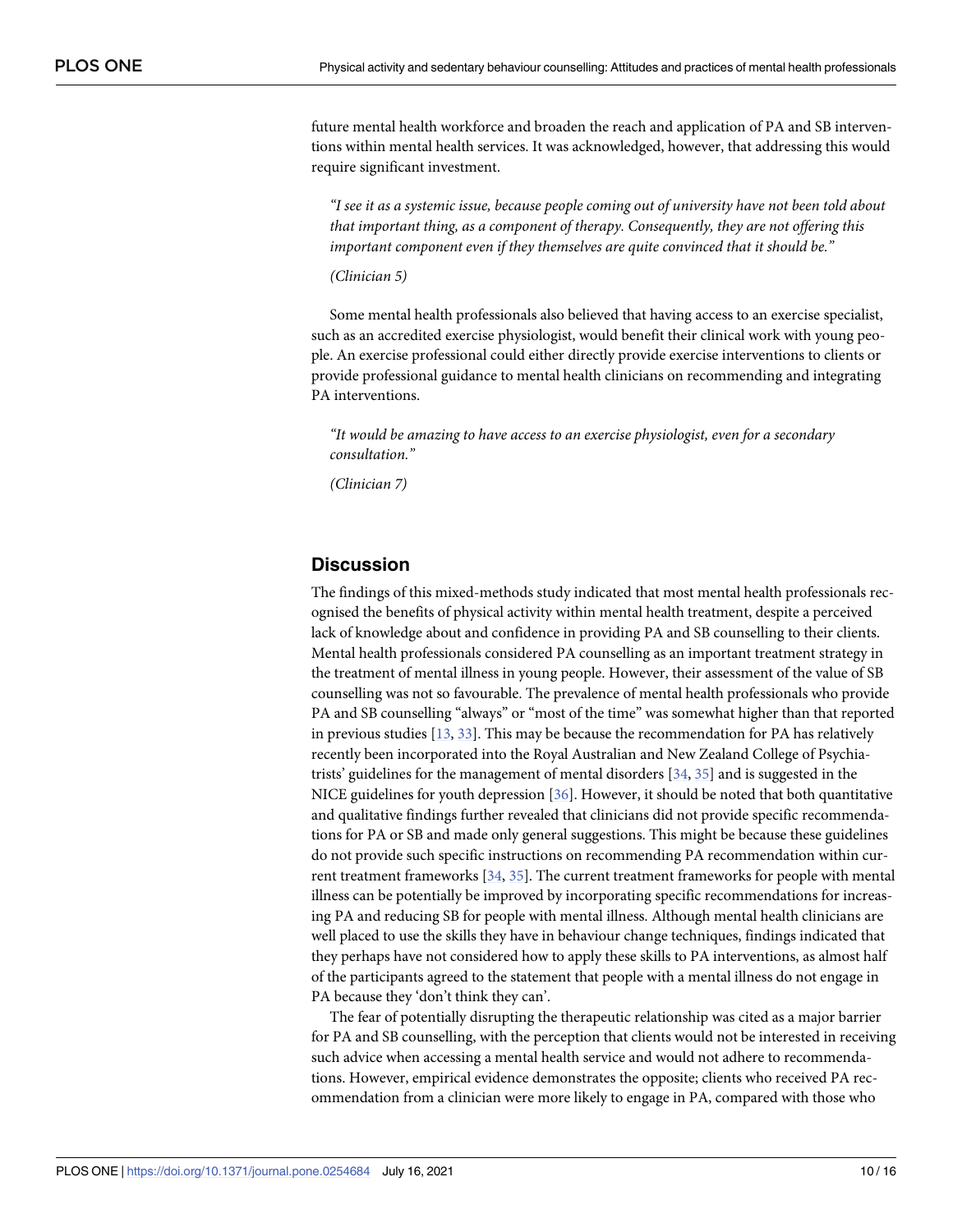<span id="page-10-0"></span>did not receive such a recommendation [\[37,](#page-14-0) [38\]](#page-14-0). Given that the mental health professionals indicated a need for greater accessibility to the evidence-base to support clinical decisions, the dissemination of the evidence on PA recommendations in mental health treatment needs to be improved using different strategies such as educational seminars, team meetings, and prompt and reminder on the clinical guidelines. This may assist in addressing the identified barriers of lack of resources, competing priorities, lack of knowledge and skills regarding how to and where to find the information [\[39\]](#page-14-0).

The finding that mental health professionals either do not provide any recommendations about the intensity of PA or link this to the experience of positive affect is consistent with previous studies with health care professionals [\[40,](#page-14-0) [41\]](#page-14-0). Engaging in PA at a self-selected intensity that makes one 'feel good' has been found to have significant, positive effects on physical fitness [[42](#page-14-0)] and mental health [\[43\]](#page-14-0). With recent evidence suggesting that apart from PA itself, other associated factors such as enjoyment of the activity, personal preference, choice of activities, and opportunities for social interaction may also be important for mental health benefits [\[44\]](#page-15-0), mental health professionals should be encouraged to recommend a focus on the enjoyment of physical activities rather than the intensity.

Engaging in structured or unstructured activities, either during leisure time or while commuting, has been identified as important in promoting mental wellbeing [\[44,](#page-15-0) [45\]](#page-15-0). The findings of the present study showed that mental health professionals were more confident in providing recommendations to their clients on unstructured PA that are part of daily living. For recommendations on structured PA, such as exercise, they thought that advice or assistance from an exercise specialist would be helpful. In addition, recommending other resources for PA, such as interactive websites and smartphone apps, were identified as possible strategies. Such apps can provide support, motivation, and guidance to people with mental illness for increasing their leisure time PA.

A previous study found that health professionals who are more physically active are more likely to recommend PA to their clients [[46](#page-15-0)]. Consistent with this finding, the mental health professionals in our study believed that being more physically active themselves would increase their confidence in providing PA counselling to their clients. Such a practical exposure to evidence-informed strategies to increase PA and reduce SB may also address their concerns on how to effectively consult their clients about PA and SB. It may, therefore, be that an intervention to increase PA and reduce SB among mental health professionals would have indirect positive effects on their PA and SB counselling practices. The results of our study are in accordance with the recent findings of Rosenbaum et al. [\[47](#page-15-0)] who found improvements in perceived barriers, attitudes, knowledge and confidence in promoting physical health in clients following a lifestyle intervention among clinical and non-clinical mental health staff working in mental health services in Australia.

An important barrier for PA and SB counselling identified in this study was perceived lack of knowledge and skills. Only 35.3% of participants in our study reported having formal PA intervention training and they lacked confidence and perceived competence for providing recommendations on PA and SB to their clients. Mental health professionals in this study reported informally seeking information from online web-based sources or their colleagues. It may not always be easy to locate a reliable source of information for this purpose, and such approach may be too time-consuming for mental health professionals who are already burdened with many other responsibilities. It would therefore be useful to have information on PA and SB counselling when 'on the job' but crucial to ensure it is provided earlier during tertiary training. One of the key perceived barriers was also a concern that PA recommendations may detract from the presenting issues and concerns of clients and potentially damage the therapeutic rapport with clients. Adequate strategies need to be implemented in mental health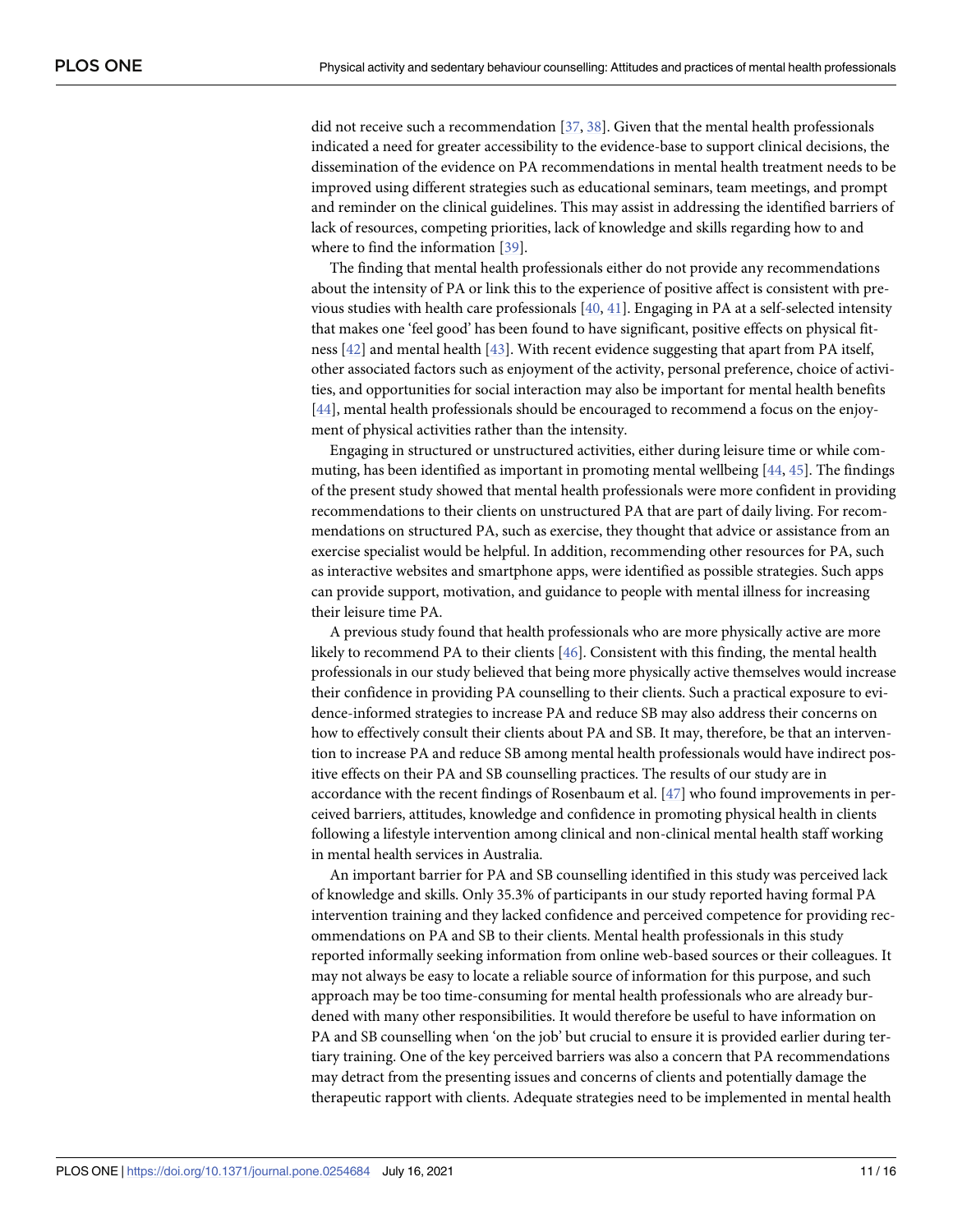<span id="page-11-0"></span>centres to help clinicians overcome these perceived barriers and facilitate PA and SB counselling.

As indicated by mental health professionals in our study, the therapeutic role of PA in mental health and PA and SB counselling modules should be considered for inclusion within undergraduate and postgraduate training to ensure greater knowledge and confidence in clinical practice. Similarly, for existing service providers, training should be integrated into continuing professional development to improve knowledge, skills, and attitudes of clinicians regarding PA counselling [[48](#page-15-0)].

Mental health professionals in our study believed that having access to an exercise physiologist would improve the effectiveness of their PA counselling, which is consistent with previous studies [\[33,](#page-14-0) [49\]](#page-15-0). PA counselling may be time consuming and hard to fit in the limited number of routine clinical visits available under current funding arrangements. Receiving assistance from exercise professionals would allow more time for mental health professionals to provide other types of treatment. A study by Ewald et al. [[50](#page-15-0)] found that PA counselling by exercise physiologist for sedentary patients referred by general practitioners were moderately effective. Therefore, a further exploration of multi-disciplinary models of mental health care, including support from PA counsellors or exercise specialists, is warranted.

The strength of this study is its mixed-methods design, which allowed us to gain a deep understanding of mental health professionals' attitudes towards and practices in recommending more PA and less SB to their clients. The limitations of the present study should also be acknowledged. Firstly, this study recruited a small sample of clinicians from youth mental health services. Therefore, they may not be representative of all Australian mental health professionals working across a range of clinical settings. Secondly, the FGDs took place after the mental health professionals received an intervention to increase their PA and reduce SB. Although in the focus group sessions we inquired about their common practices and attitudes prior to the intervention, it may be that the intervention affected some of the responses. It is important to note that this limitation only refers to the qualitative component of the study, because the survey was conducted before the intervention. Researcher interpretation bias is a possible limitation of qualitative research [[25](#page-14-0)]. Reflexivity is considered a crucial component to minimise the possible influence of subjectivity and bias. As a mental health clinician, the focus group moderator (AGP) acknowledges her experience of working withing clinical settings and researching PA in a mental health context. Given that this research specifically explored these constructs, the researchers acknowledge the possibility that her bias towards valuing PA as a mental health intervention may have influenced the way in which she engaged with participants and the responses she elicited. This potential bias was mitigated against by: having another researcher present at the focus groups as an independent observer and note taker; adhering to a semi-structured interview schedule; and having data analysis undertaken by a researcher (NS) who did not moderate the focus groups.

# **Conclusion**

Although most mental health professionals regularly provide PA and SB counselling to their clients, their recommendations are usually not specific or detailed. PA and SB counselling within mental health treatment could be improved by integrating training on PA and SB counselling in formal education for mental health professionals; providing support from an exercise or PA specialist within a multi-disciplinary approach to mental health care; and implementing interventions to increase PA and reduce SB among mental health professionals themselves. Future studies can build on the findings of this study to specifically explore the impact of providing training to mental health professionals on PA and SB counselling, using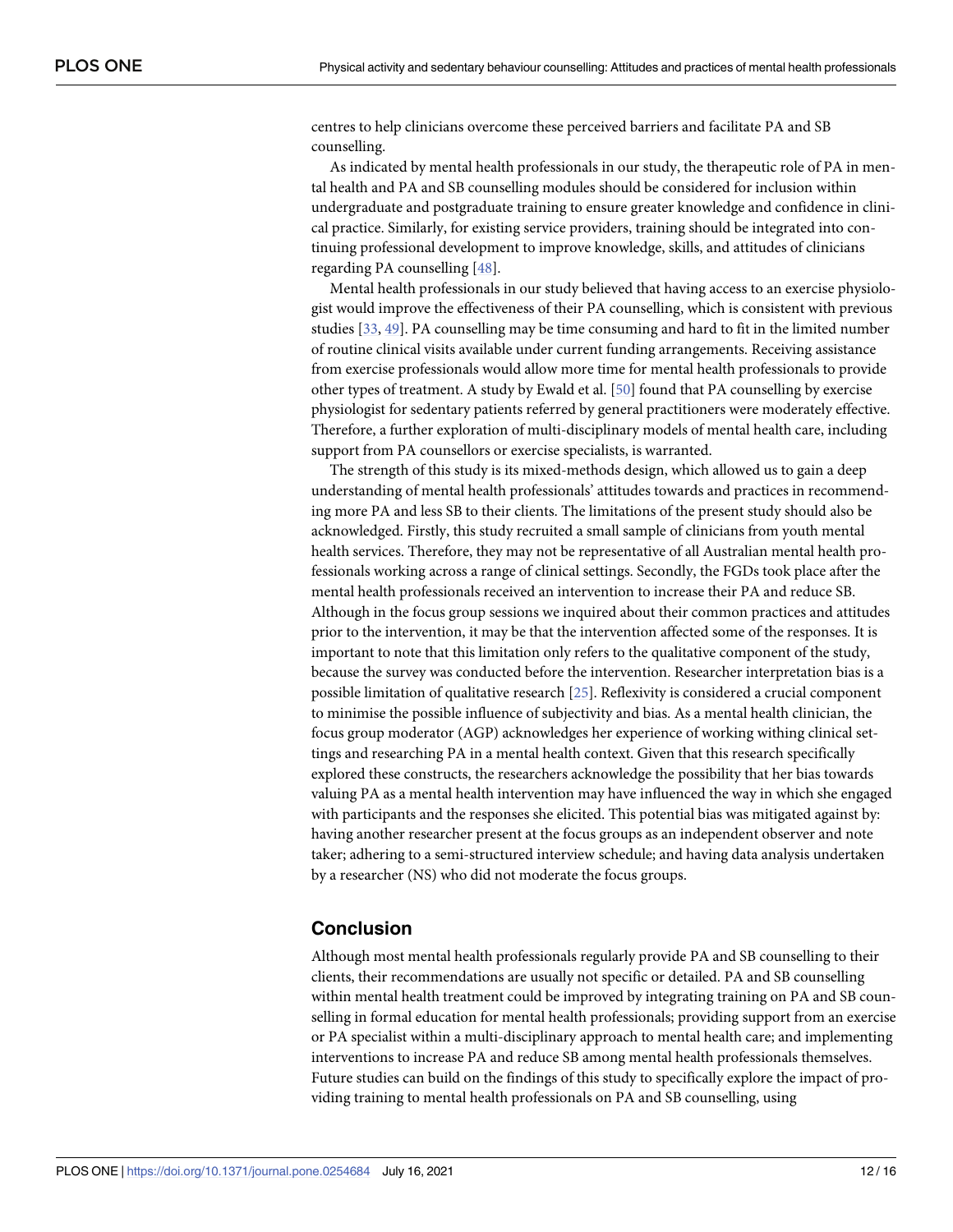<span id="page-12-0"></span>multidisciplinary approaches in PA and SB counselling within mental health care, and increasing PA and reducing SB among mental health professionals themselves.

# **Supporting information**

**S1 [Table.](http://www.plosone.org/article/fetchSingleRepresentation.action?uri=info:doi/10.1371/journal.pone.0254684.s001) Mental health professionals' perceived importance of different types of treatment for people with mental illness.** (DOCX)

**S2 [Table.](http://www.plosone.org/article/fetchSingleRepresentation.action?uri=info:doi/10.1371/journal.pone.0254684.s002) Mental health professionals' specific practices in recommending physical activity.**

(DOCX)

**S1 [File.](http://www.plosone.org/article/fetchSingleRepresentation.action?uri=info:doi/10.1371/journal.pone.0254684.s003) Focus group questions.** (DOCX)

# **Acknowledgments**

This article is a part of a PhD project of the first author, NS, supervised by AP, SJHB and ZP (principal supervisor).

# **Author Contributions**

**Conceptualization:** Nipun Shrestha, Zeljko Pedisic, Danijel Jurakic, Stuart J. H. Biddle, Alexandra Parker.

**Data curation:** Nipun Shrestha.

**Formal analysis:** Nipun Shrestha, Zeljko Pedisic, Alexandra Parker.

**Investigation:** Nipun Shrestha, Zeljko Pedisic, Alexandra Parker.

**Methodology:** Nipun Shrestha, Zeljko Pedisic, Danijel Jurakic, Alexandra Parker.

**Project administration:** Nipun Shrestha, Alexandra Parker.

**Supervision:** Zeljko Pedisic, Stuart J. H. Biddle, Alexandra Parker.

**Writing – original draft:** Nipun Shrestha, Alexandra Parker.

**Writing – review & editing:** Nipun Shrestha, Zeljko Pedisic, Danijel Jurakic, Stuart J. H. Biddle, Alexandra Parker.

# **References**

- **[1](#page-1-0).** Piercy KL, Troiano RP, Ballard RM, Carlson SA, Fulton JE, Galuska DA, et al. The Physical Activity Guidelines for Americans. JAMA. 2018; 320(19):2020–8. <https://doi.org/10.1001/jama.2018.14854> PMID: [30418471](http://www.ncbi.nlm.nih.gov/pubmed/30418471).
- **[2](#page-1-0).** Guthold R, Stevens GA, Riley LM, Bull FC. Worldwide trends in insufficient physical activity from 2001 to 2016: a pooled analysis of 358 population-based surveys with 1.9 million participants. Lancet Glob Health. 2018; 6(10):e1077–e86. [https://doi.org/10.1016/S2214-109X\(18\)30357-7](https://doi.org/10.1016/S2214-109X%2818%2930357-7) PMID: [30193830.](http://www.ncbi.nlm.nih.gov/pubmed/30193830)
- **[3](#page-1-0).** Hallal PC, Andersen LB, Bull FC, Guthold R, Haskell W, Ekelund U. Global physical activity levels: surveillance progress, pitfalls, and prospects. The Lancet. 2012; 380(9838):247–57. [https://doi.org/10.](https://doi.org/10.1016/S0140-6736%2812%2960646-1) [1016/S0140-6736\(12\)60646-1](https://doi.org/10.1016/S0140-6736%2812%2960646-1)
- **[4](#page-1-0).** Aadahl M, Andreasen AH, Hammer-Helmich L, Buhelt L, Jorgensen T, Glumer C. Recent temporal trends in sleep duration, domain-specific sedentary behaviour and physical activity. A survey among 25-79-year-old Danish adults. Scand J Public Health. 2013; 41(7):706–11. [https://doi.org/10.1177/](https://doi.org/10.1177/1403494813493151) [1403494813493151](https://doi.org/10.1177/1403494813493151) PMID: [23798478.](http://www.ncbi.nlm.nih.gov/pubmed/23798478)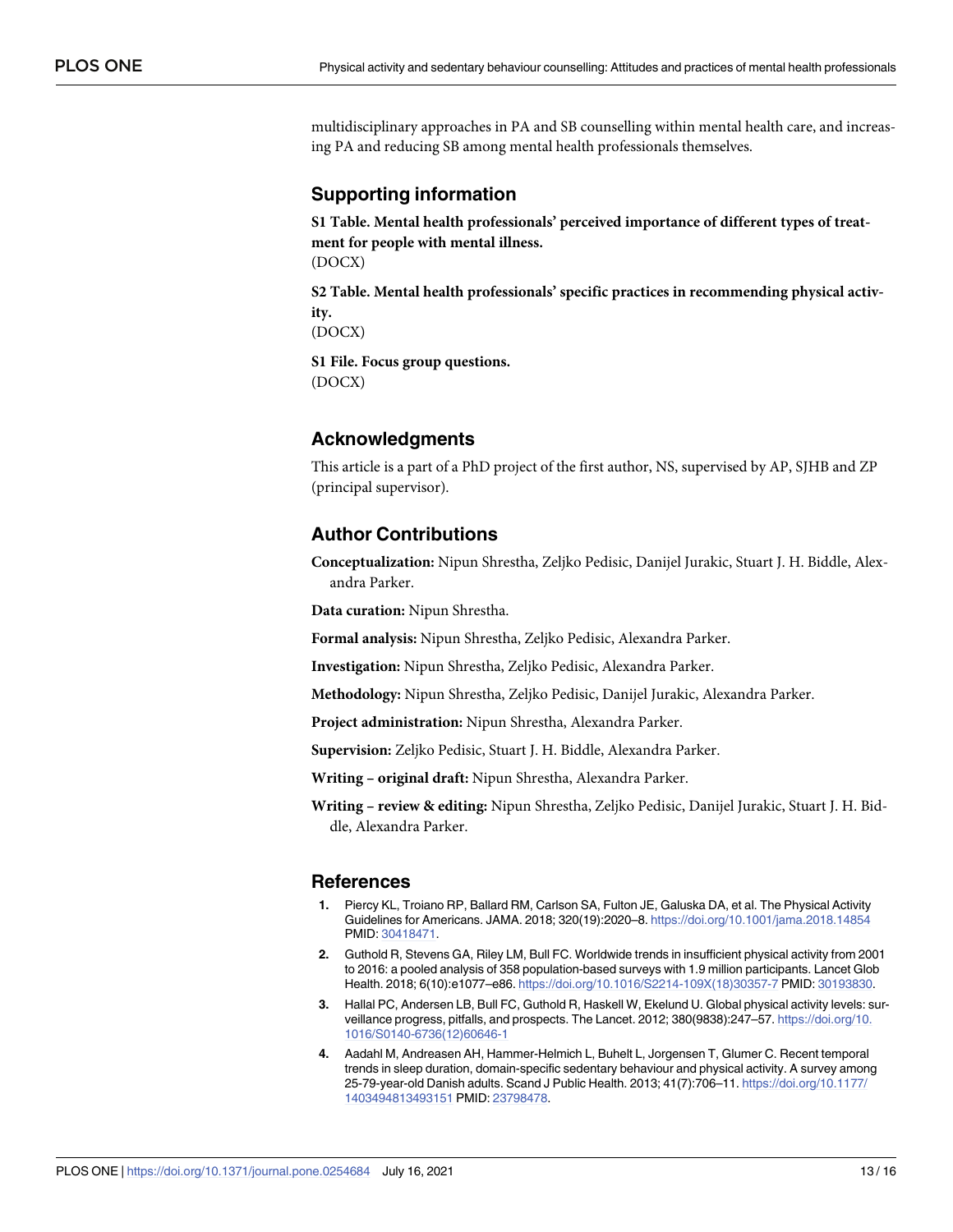- <span id="page-13-0"></span>**5.** Dunstan DW, Howard B, Healy GN, Owen N. Too much sitting—a health hazard. Diabetes Res Clin Pract. 2012; 97(3):368–76. <https://doi.org/10.1016/j.diabres.2012.05.020> PMID: [22682948](http://www.ncbi.nlm.nih.gov/pubmed/22682948).
- **[6](#page-1-0).** Ng SW, Popkin BM. Time use and physical activity: a shift away from movement across the globe. Obes Rev. 2012; 13(8):659–80. <https://doi.org/10.1111/j.1467-789X.2011.00982.x> PMID: [22694051](http://www.ncbi.nlm.nih.gov/pubmed/22694051); PubMed Central PMCID: PMC3401184.
- **[7](#page-1-0).** Vancampfort D, Firth J, Schuch FB, Rosenbaum S, Mugisha J, Hallgren M, et al. Sedentary behavior and physical activity levels in people with schizophrenia, bipolar disorder and major depressive disorder: a global systematic review and meta-analysis. World Psychiatry. 2017; 16(3):308–15. [https://doi.](https://doi.org/10.1002/wps.20458) [org/10.1002/wps.20458](https://doi.org/10.1002/wps.20458) PMID: [28941119](http://www.ncbi.nlm.nih.gov/pubmed/28941119); PubMed Central PMCID: PMC5608847.
- **[8](#page-1-0).** Bailey AP, Hetrick SE, Rosenbaum S, Purcell R, Parker AG. Treating depression with physical activity in adolescents and young adults: a systematic review and meta-analysis of randomised controlled trials. Psychol Med. 2018; 48(7):1068–83. <https://doi.org/10.1017/S0033291717002653> PMID: [28994355](http://www.ncbi.nlm.nih.gov/pubmed/28994355).
- **[9](#page-1-0).** Keyworth C, Epton T, Goldthorpe J, Calam R, Armitage CJ. Are healthcare professionals delivering opportunistic behaviour change interventions? A multi-professional survey of engagement with public health policy. Implement Sci. 2018; 13(1):122. <https://doi.org/10.1186/s13012-018-0814-x> PMID: [30241557](http://www.ncbi.nlm.nih.gov/pubmed/30241557); PubMed Central PMCID: PMC6151030.
- **[10](#page-1-0).** Keyworth C, Epton T, Goldthorpe J, Calam R, Armitage CJ. 'It's difficult, I think it's complicated': Health care professionals' barriers and enablers to providing opportunistic behaviour change interventions during routine medical consultations. Br J Health Psychol. 2019; 24(3):571–92. [https://doi.org/10.1111/](https://doi.org/10.1111/bjhp.12368) [bjhp.12368](https://doi.org/10.1111/bjhp.12368) PMID: [30977291;](http://www.ncbi.nlm.nih.gov/pubmed/30977291) PubMed Central PMCID: PMC6766974.
- **[11](#page-1-0).** Lobelo F, de Quevedo IG. The Evidence in Support of Physicians and Health Care Providers as Physical Activity Role Models. Am J Lifestyle Med. 2016; 10(1):36–52. [https://doi.org/10.1177/](https://doi.org/10.1177/1559827613520120) [1559827613520120](https://doi.org/10.1177/1559827613520120) PMID: [26213523;](http://www.ncbi.nlm.nih.gov/pubmed/26213523) PubMed Central PMCID: PMC4511730.
- **[12](#page-1-0).** Short CE, Hayman M, Rebar AL, Gunn KM, De Cocker K, Duncan MJ, et al. Physical activity recommendations from general practitioners in Australia. Results from a national survey. Aust N Z J Public Health. 2016; 40(1):83–90. <https://doi.org/10.1111/1753-6405.12455> PMID: [26456595](http://www.ncbi.nlm.nih.gov/pubmed/26456595).
- **[13](#page-1-0).** Phongsavan P, Merom D, Bauman A, Wagner R. Mental illness and physical activity: therapists' beliefs and practices. Aust N Z J Psychiatry. 2007; 41(5):458–9. <https://doi.org/10.1080/00048670701266862> PMID: [17464739](http://www.ncbi.nlm.nih.gov/pubmed/17464739).
- **[14](#page-1-0).** Stanton R, Reaburn P, Happell B. Barriers to exercise prescription and participation in people with mental illness: the perspectives of nurses working in mental health. J Psychiatr Ment Health Nurs. 2015; 22 (6):440–8. <https://doi.org/10.1111/jpm.12205> PMID: [25855247.](http://www.ncbi.nlm.nih.gov/pubmed/25855247)
- **[15](#page-1-0).** Hebert ET, Caughy MO, Shuval K. Primary care providers' perceptions of physical activity counselling in a clinical setting: a systematic review. Br J Sports Med. 2012; 46(9):625–31. [https://doi.org/10.1136/](https://doi.org/10.1136/bjsports-2011-090734) [bjsports-2011-090734](https://doi.org/10.1136/bjsports-2011-090734) PMID: [22711796](http://www.ncbi.nlm.nih.gov/pubmed/22711796).
- **[16](#page-1-0).** Glowacki K, Weatherson K, Faulkner G. Barriers and facilitators to health care providers' promotion of physical activity for individuals with mental illness: A scoping review. Mental Health and Physical Activity. 2019; 16:152–68. [https://doi.org/10.1016/j.mhpa.2018.10.006.](https://doi.org/10.1016/j.mhpa.2018.10.006)
- **[17](#page-1-0).** Huijg JM, Gebhardt WA, Verheijden MW, van der Zouwe N, de Vries JD, Middelkoop BJ, et al. Factors influencing primary health care professionals' physical activity promotion behaviors: a systematic review. Int J Behav Med. 2015; 22(1):32–50. <https://doi.org/10.1007/s12529-014-9398-2> PMID: [24788314](http://www.ncbi.nlm.nih.gov/pubmed/24788314).
- **[18](#page-2-0).** Wisdom J, Creswell JW. Integrating Quantitative and Qualitative Data Collection and Analysis While Studying Patient-Centered Medical Home Models. Rockville, MD: Agency for Healthcare Research and Quality. 2013 [18 November 2020].
- **19.** Shorten A, Smith J. Mixed methods research: expanding the evidence base. Evid Based Nurs. 2017; 20 (3):74–5. Epub 2017/06/16. <https://doi.org/10.1136/eb-2017-102699> PMID: [28615184.](http://www.ncbi.nlm.nih.gov/pubmed/28615184)
- **20.** SAGE Handbook of Mixed Methods in Social & Behavioral Research. 2010 2021/04/06. Thousand Oaks, California: SAGE Publications, Inc. 2. Available from: [https://methods.sagepub.com/book/sage](https://methods.sagepub.com/book/sage-handbook-of-mixed-methods-social-behavioral-research-2e)[handbook-of-mixed-methods-social-behavioral-research-2e.](https://methods.sagepub.com/book/sage-handbook-of-mixed-methods-social-behavioral-research-2e)
- **[21](#page-2-0).** Creswell J, Clark V. Designing and conducting mixed methods research. California: SAGE; 2006. 273 p.
- **[22](#page-2-0).** Carter N, Bryant-Lukosius D, DiCenso A, Blythe J, Neville AJ. The use of triangulation in qualitative research. Oncol Nurs Forum. 2014; 41(5):545–7. <https://doi.org/10.1188/14.ONF.545-547> PMID: [25158659](http://www.ncbi.nlm.nih.gov/pubmed/25158659).
- **[23](#page-2-0).** Rickwood D, Paraskakis M, Quin D, Hobbs N, Ryall V, Trethowan J, et al. Australia's innovation in youth mental health care: The headspace centre model. Early Interv Psychiatry. 2019; 13(1):159–66. Epub 2018/10/13. <https://doi.org/10.1111/eip.12740> PMID: [30311423](http://www.ncbi.nlm.nih.gov/pubmed/30311423); PubMed Central PMCID: PMC6585724.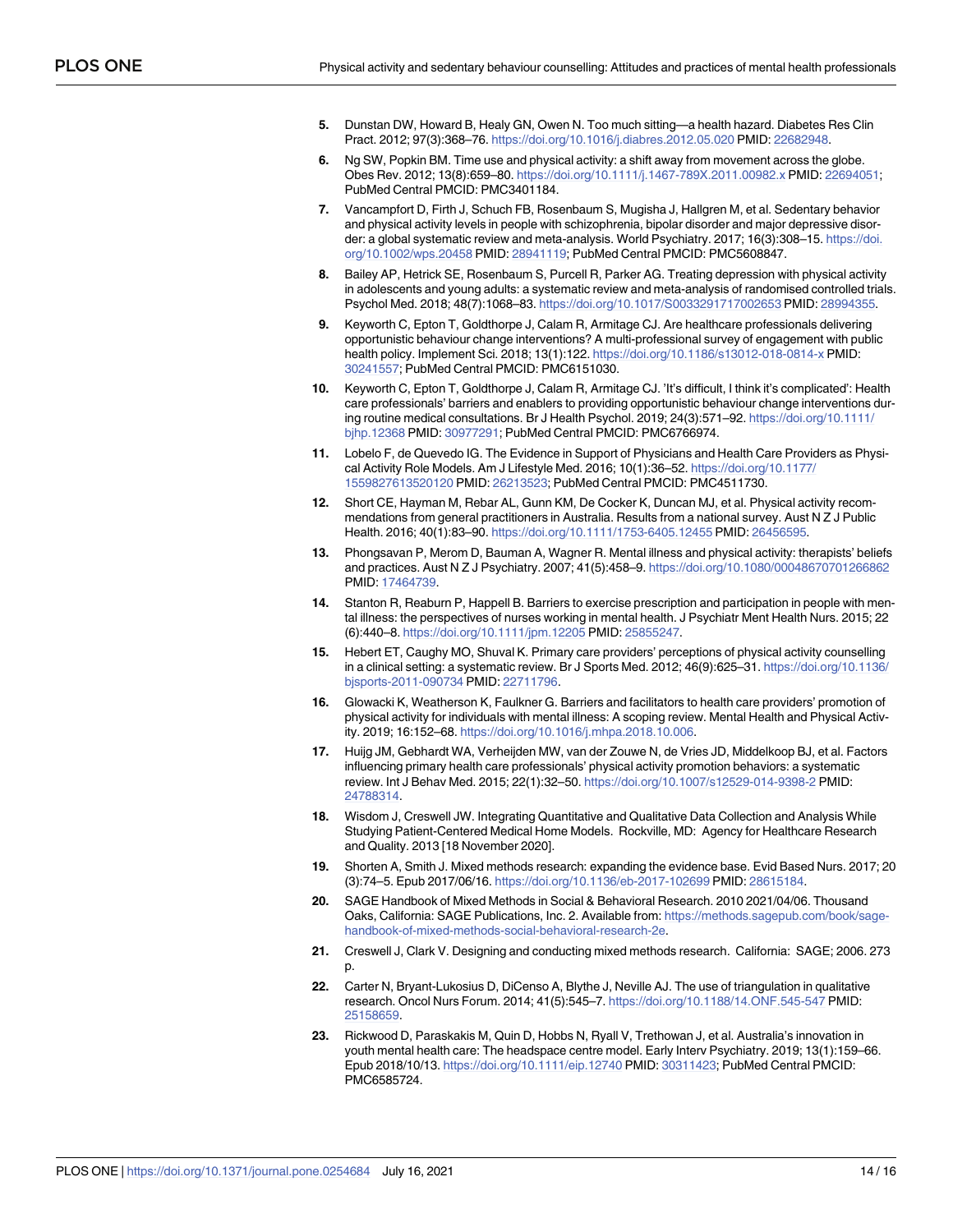- <span id="page-14-0"></span>**[24](#page-2-0).** Rickwood DJ, Telford NR, Mazzer KR, Parker AG, Tanti CJ, McGorry PD. The services provided to young people through the headspace centres across Australia. Med J Aust. 2015; 202(10):533–6. <https://doi.org/10.5694/mja14.01695> PMID: [26021365.](http://www.ncbi.nlm.nih.gov/pubmed/26021365)
- **[25](#page-2-0).** Schulz KF, Altman DG, Moher D, Group C. CONSORT 2010 statement: updated guidelines for reporting parallel group randomised trials. BMJ. 2010; 340:c332. Epub 2010/03/25. [https://doi.org/10.1136/](https://doi.org/10.1136/bmj.c332) [bmj.c332](https://doi.org/10.1136/bmj.c332) PMID: [20332509;](http://www.ncbi.nlm.nih.gov/pubmed/20332509) PubMed Central PMCID: PMC2844940.
- **[26](#page-2-0).** Stanton R, Happell B, Reaburn P. The development of a questionnaire to investigate the views of health professionals regarding exercise for the treatment of mental illness. Mental Health and Physical Activity. 2014; 7(3):177–82. [http://dx.doi.org/10.1016/j.mhpa.2014.06.001.](http://dx.doi.org/10.1016/j.mhpa.2014.06.001)
- **[27](#page-3-0).** Thomas A, Menon A, Boruff J, Rodriguez AM, Ahmed S. Applications of social constructivist learning theories in knowledge translation for healthcare professionals: a scoping review. Implement Sci. 2014; 9:54. <https://doi.org/10.1186/1748-5908-9-54> PMID: [24885925](http://www.ncbi.nlm.nih.gov/pubmed/24885925); PubMed Central PMCID: PMC4040365.
- **[28](#page-3-0).** Detel W. Social Constructivism. In: Smelser NJ, Baltes PB, editors. International Encyclopedia of the Social & Behavioral Sciences. Oxford: Pergamon; 2001. p. 14264–7.
- **[29](#page-3-0).** Krueger RA, Casey MA. Focus Groups: A Practical Guide for Applied Research ( 5th Ed): SAGE Publications Inc. Thousand Oaks, California; 2014.
- **[30](#page-3-0).** Saunders B, Sim J, Kingstone T, Baker S, Waterfield J, Bartlam B, et al. Saturation in qualitative research: exploring its conceptualization and operationalization. Qual Quant. 2018; 52(4):1893–907. <https://doi.org/10.1007/s11135-017-0574-8> PMID: [29937585;](http://www.ncbi.nlm.nih.gov/pubmed/29937585) PubMed Central PMCID: PMC5993836.
- **[31](#page-3-0).** Braun V, Clarke V. Using thematic analysis in psychology. Qualitative Research in Psychology. 2006; 3 (2):77–101. <https://doi.org/10.1191/1478088706qp063oa> PMID: [32100154](http://www.ncbi.nlm.nih.gov/pubmed/32100154)
- **[32](#page-3-0).** Fletcher AJ. Applying critical realism in qualitative research: methodology meets method. International Journal of Social Research Methodology. 2017; 20(2):181–94. [https://doi.org/10.1080/13645579.2016.](https://doi.org/10.1080/13645579.2016.1144401) [1144401](https://doi.org/10.1080/13645579.2016.1144401)
- **[33](#page-9-0).** Radovic S, Melvin GA, Gordon MS. Clinician perspectives and practices regarding the use of exercise in the treatment of adolescent depression. Journal of Sports Sciences. 2018; 36(12):1371-7. [https://](https://doi.org/10.1080/02640414.2017.1383622) [doi.org/10.1080/02640414.2017.1383622](https://doi.org/10.1080/02640414.2017.1383622) PMID: [28945524](http://www.ncbi.nlm.nih.gov/pubmed/28945524)
- **[34](#page-9-0).** Galletly C, Castle D, Dark F, Humberstone V, Jablensky A, Killackey E, et al. Royal Australian and New Zealand College of Psychiatrists clinical practice guidelines for the management of schizophrenia and related disorders. Aust N Z J Psychiatry. 2016; 50(5):410–72. Epub 2016/04/24. [https://doi.org/10.](https://doi.org/10.1177/0004867416641195) [1177/0004867416641195](https://doi.org/10.1177/0004867416641195) PMID: [27106681](http://www.ncbi.nlm.nih.gov/pubmed/27106681).
- **[35](#page-9-0).** Malhi GS, Bassett D, Boyce P, Bryant R, Fitzgerald PB, Fritz K, et al. Royal Australian and New Zealand College of Psychiatrists clinical practice guidelines for mood disorders. Aust N Z J Psychiatry. 2015; 49 (12):1087–206. Epub 2015/12/09. <https://doi.org/10.1177/0004867415617657> PMID: [26643054.](http://www.ncbi.nlm.nih.gov/pubmed/26643054)
- **[36](#page-9-0).** NICE. National Institute for Health and Care Excellence. NICE Guideline. Depression in children and young people: Identification and management. National Institute for Health and Care Excellence. 2019.
- **[37](#page-10-0).** Orrow G, Kinmonth AL, Sanderson S, Sutton S. Effectiveness of physical activity promotion based in primary care: systematic review and meta-analysis of randomised controlled trials. BMJ. 2012; 344: e1389. <https://doi.org/10.1136/bmj.e1389> PMID: [22451477;](http://www.ncbi.nlm.nih.gov/pubmed/22451477) PubMed Central PMCID: PMC3312793.
- **[38](#page-10-0).** Pelletier L, Shanmugasegaram S, Patten SB, Demers A. Self-management of mood and/or anxiety disorders through physical activity/exercise. Health Promot Chronic Dis Prev Can. 2017; 37(5):149–59. <https://doi.org/10.24095/hpcdp.37.5.03> PMID: [28493659.](http://www.ncbi.nlm.nih.gov/pubmed/28493659)
- **[39](#page-10-0).** Barzkar F, Baradaran HR, Koohpayehzadeh J. Knowledge, attitudes and practice of physicians toward evidence-based medicine: A systematic review. Journal of Evidence-Based Medicine. 2018; 11 (4):246–51. <https://doi.org/10.1111/jebm.12325> PMID: [30430759](http://www.ncbi.nlm.nih.gov/pubmed/30430759)
- **[40](#page-10-0).** Stanton R, Happell B, Reaburn P. Investigating the exercise-prescription practices of nurses working in inpatient mental health settings. Int J Ment Health Nurs. 2015; 24(2):112–20. [https://doi.org/10.1111/](https://doi.org/10.1111/inm.12125) [inm.12125](https://doi.org/10.1111/inm.12125) PMID: [25639383.](http://www.ncbi.nlm.nih.gov/pubmed/25639383)
- **[41](#page-10-0).** Stanton R, Rosenbaum S, Lederman O, Happell B. Implementation in action: how Australian Exercise Physiologists approach exercise prescription for people with mental illness. J Ment Health. 2018; 27 (2):150–6. <https://doi.org/10.1080/09638237.2017.1340627> PMID: [28645230](http://www.ncbi.nlm.nih.gov/pubmed/28645230).
- **[42](#page-10-0).** Parfitt G, Alrumh A, Rowlands AV. Affect-regulated exercise intensity: does training at an intensity that feels 'good' improve physical health? J Sci Med Sport. 2012; 15(6):548–53. [https://doi.org/10.1016/j.](https://doi.org/10.1016/j.jsams.2012.01.005) [jsams.2012.01.005](https://doi.org/10.1016/j.jsams.2012.01.005) PMID: [22658587](http://www.ncbi.nlm.nih.gov/pubmed/22658587).
- **[43](#page-10-0).** Pascoe MC, Bailey AP, Craike M, Carter T, Patten R, Stepto NK, et al. Exercise interventions for mental disorders in young people: a scoping review. BMJ Open Sport Exerc Med. 2020; 6(1):e000678. Epub 2020/05/20. <https://doi.org/10.1136/bmjsem-2019-000678> PMID: [32426161](http://www.ncbi.nlm.nih.gov/pubmed/32426161); PubMed Central PMCID: PMC7228557.